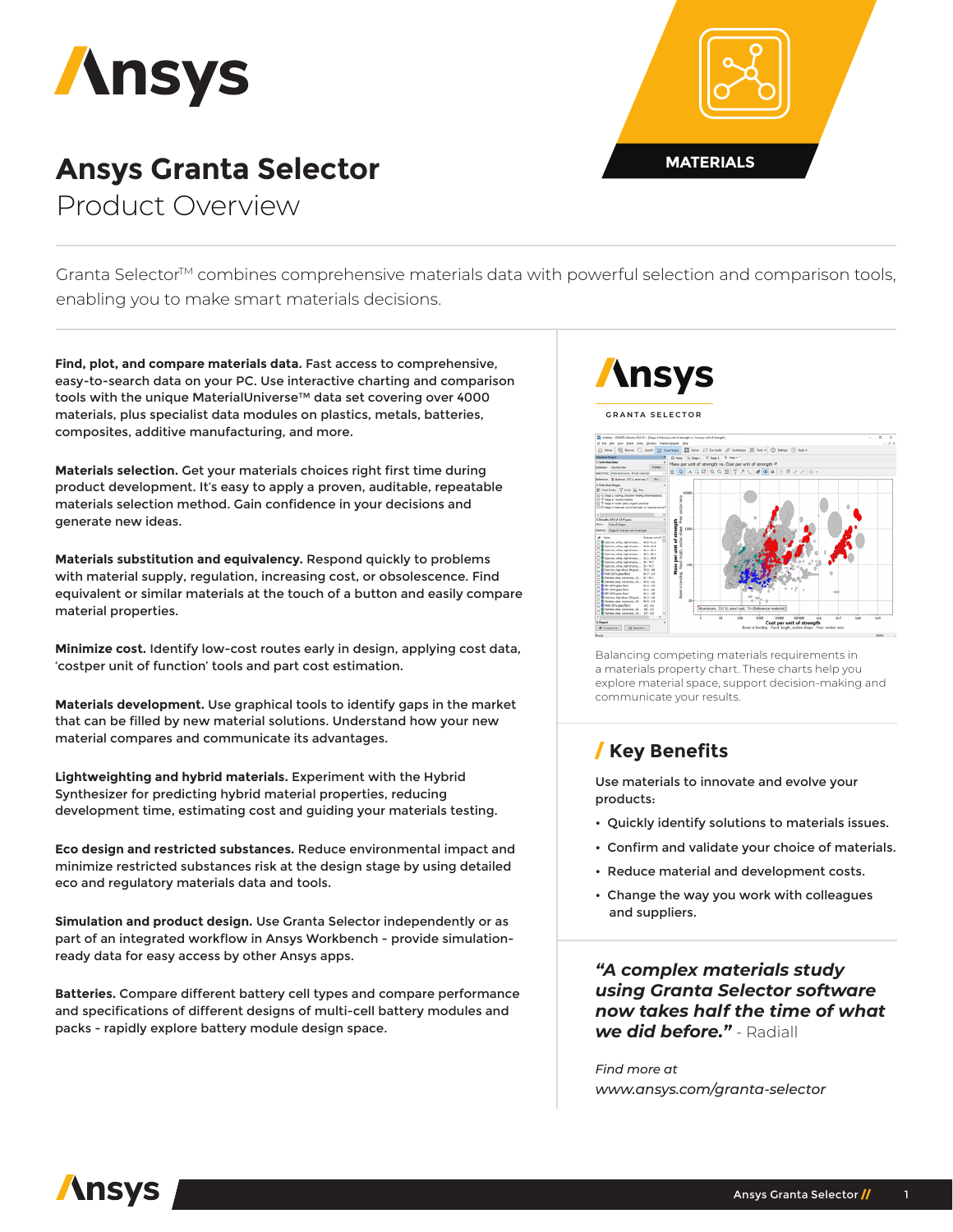### / **Materials Information**

At the heart of Granta Selector is a database of materials and process properties. It comes pre-loaded with your choice of data from Granta's comprehensive library. Of particular value is MaterialUniverse™ - over 4000 records providing properties for virtually every type of purchasable engineering material. A strength is that there are no 'holes' in this data — property values are either populated with known, referenced data or estimated using Ansys Granta technology. The result is that you can screen the complete 'universe' of candidate materials without excluding those for which you may not have complete data.



Granta Selector homepage. The software is straightforward to learn and use - beginning with choosing from a wide range of materials data sets to use in your project.

#### / **Choose Your Advanced Materials Data**

Every copy of Granta Selector includes the Core Data. Then choose from our range of Advanced Materials Data.

| <b>Data series</b>           | <b>What's included</b>                                                                                                                                                                                  |  |
|------------------------------|---------------------------------------------------------------------------------------------------------------------------------------------------------------------------------------------------------|--|
| Granta Selector<br>core data | MaterialUniverse data. Browse and search materials<br>information. Plot and compare. Support materials selection and<br>substitution. Plus JAHM Curve Data, supporting simulation.                      |  |
| <b>Polymers</b>              | Global Polymers - Prospector® Plastics (formerly IDES) and<br>additives data from UL Prospector plus ChemRes (chemical<br>and solvent resistance). For plastics and thermoplastic<br>elastomers (TPEs). |  |
| <b>Metals</b>                | Integrated global metals specifications from ASM Alloy Finder,<br>StahlDat SX steels, MI-21, SteelSpec, Plus Powder Metals, ASME<br>Boiler, Pressure Vessel Code materials, and Sheet Steels.           |  |
| Composites                   | Data from Mil-Handbook-17, the leading source of composite<br>test data, plus Firehole continuous reinforced polymer data.                                                                              |  |
| Aero                         | MMPDS aero alloys and Coatings database. Used in aerospace,<br>defense, motorsports, energy, and related industries.                                                                                    |  |
| <b>Medical</b>               | Medical data in MaterialUniverse, with links to the ASM Medical<br>Materials Database, a comprehensive on-line resource.                                                                                |  |
| Additive<br>Manufacturing    | Contains the Senvol Database™, a comprehensive set of<br>additive manufacturing machines and materials.                                                                                                 |  |
| <b>ESDU</b>                  | Statistically derived design strength data for alloys in<br>aerospace applications.                                                                                                                     |  |
| Eco                          | Key environmental impact indicators for both materials and<br>relevant processes.                                                                                                                       |  |

### / **Software Tools**

**Browse:** Browse thousands of materials, view properties, use links to explore related records.

**Search:** Find the data you need search by keyword or with advanced property queries.

**Chart:** Create dynamic property charts. Compare materials. Present your conclusions.

**Select:** Apply systematic material selection methodology developed by Prof. Mike Ashby at the University of Cambridge.

|                                 | CYCOLOY™ XCY620S<br>resin   PC+ABS (SABIC<br><b>Innovative Plastics)</b> | Multilon <sup>®</sup> T-2716   PC<br>+ARS |
|---------------------------------|--------------------------------------------------------------------------|-------------------------------------------|
| △ General Information           |                                                                          |                                           |
| Manufacturer / Supplier         | <b>SABIC Innovative Plastics</b>                                         | <b>TEIJIN LIMITED</b>                     |
| <b>Product Name</b>             | CYCOLOY™                                                                 | Multilon <sup>®</sup>                     |
| Grade                           | XCY620S resin                                                            | $T - 2716$                                |
| Forms                           | Not specified                                                            | <b>Pellets</b>                            |
| <b>Test Standards Available</b> | ASTM, ISO                                                                | <b>ISO</b>                                |
| Physical                        |                                                                          |                                           |
| Density (g/cm^3)                | 1.14                                                                     | 1.14                                      |
| Melt Volume-Flow Rate (MVR)     | 20 <sub>2</sub>                                                          | 17 <sub>3</sub>                           |
| Mold Shrink, Linear-Flow (%)    | $0.5 - 0.7$                                                              |                                           |
| Mold Shrink, Linear-Trans (%)   | $0.5 - 0.7$                                                              |                                           |
| Mold Shrink (%)                 |                                                                          | $0.5 - 0.7$                               |
| Water Absorption at 24 hrs (%   | 0.3                                                                      | $0.2 \perp$                               |
| Water Absorption at Sat. (%)    | 04                                                                       |                                           |

**Compare:** Support substitution and equivalency projects with side-byside comparisons (above). The Find Similar tool discovers close property matches for a material.

**Eco Audit™ Tool:** estimate energy use and  $CO<sub>2</sub>$  output from each stage in a product life cycle — consider environmental factors early in design.

**Synthesizer Tool™:** embed predictive models; comes with tools for hybrid materials and part cost.

**FE Exporters:** export simulation ready data for a wide range of CAD/ CAE packages and/or use as part of an integrated workflow in Ansys Workbench.

**Battery Designer Tool:** Early stage design of multi-cell battery modules and packs. Estimate and compare performance for different cell configurations.

**Contact us today to arrange a demo www.ansys.com/granta-selector**